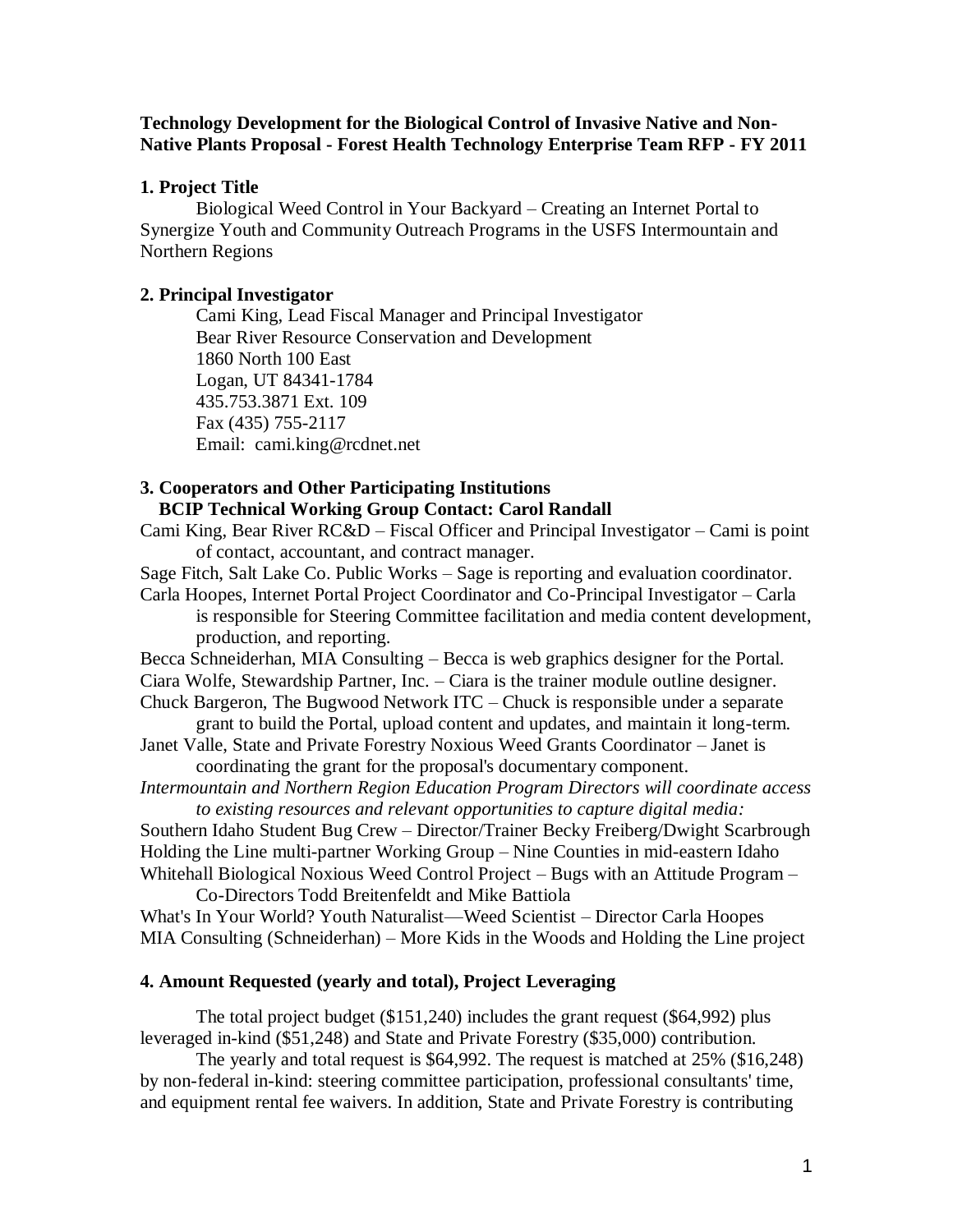\$35,000/year (and total); augmenting the project scope to produce one feature length documentary (27-minute) from captured motion media to expand reach on local public broadcasting networks and to national audiences. The State and Private Forestry award is matched at 1:1 (\$35,000) by non-federal in-kind: steering committee participation, professional consultants' time, and equipment rental fee waivers.

# **5. Project Goals and Supporting Objectives**

- Increase integration of weed biological control knowledge and methods across media to reduce forest health risks associated with invasive native and non-native plants.
	- Bring together existing weed and invasive plant biological control education programs (BLM programs, Bug's with an Attitude, etc.) through an accessible Internet Portal.
	- Consolidate information on existing collaborative weed management programs (Holding the Line, Southern Idaho Biological Control Program, What's In Your World?, etc.) at the same web portal facilitating information sharing, technology transfer, and integrated weed management strategy development.
	- Develop a trainer module for the weed biological control Internet portal to allow future expansion and integration with other invasive plant efforts (regional weed mapping, invasive plant spread models, integrated weed management planning programs, etc.)
- Provide a user-friendly one-stop web destination for educators, private citizens, and weed managers for all weed biological control information.
	- Create self-contained short clips; making them available to teachers and land managers so that, combined in a sequence, a variety of presentations, lesson plans, or training workshops can be constructed. Educators will be able to select from a library archive of still graphics, motion video, fact sheets, and fundamental biocontrol concepts training aids. This fills needs for native and non-native plants and biological control agent motion images and builds on popular The Bugwood Network invasives.org still photo technology. Under another project grant (CSREES NIFA), The Bugwood Network has developed new motion video capacity. Content developed under "this" proposal will be uploaded to the new motion video technology at Bugwood where it will be maintained long-term.
	- Reinforce fundamental concepts of biological weed control. For example, fact sheets can come to life with links to motion video close-ups of bio-agent activity to illustrate life cycles, life stages and site of attack, updatable release and monitoring protocols, basic collection and reporting techniques, effective use of tools in remote settings, and other peer-reviewed existing curricula. A core group will form to maintain updates on release and monitoring protocols. In addition, short-independent training clips (6-8 minutes) can be dragged and dropped into PowerPoint presentations. Unlike ineffective training films where talking heads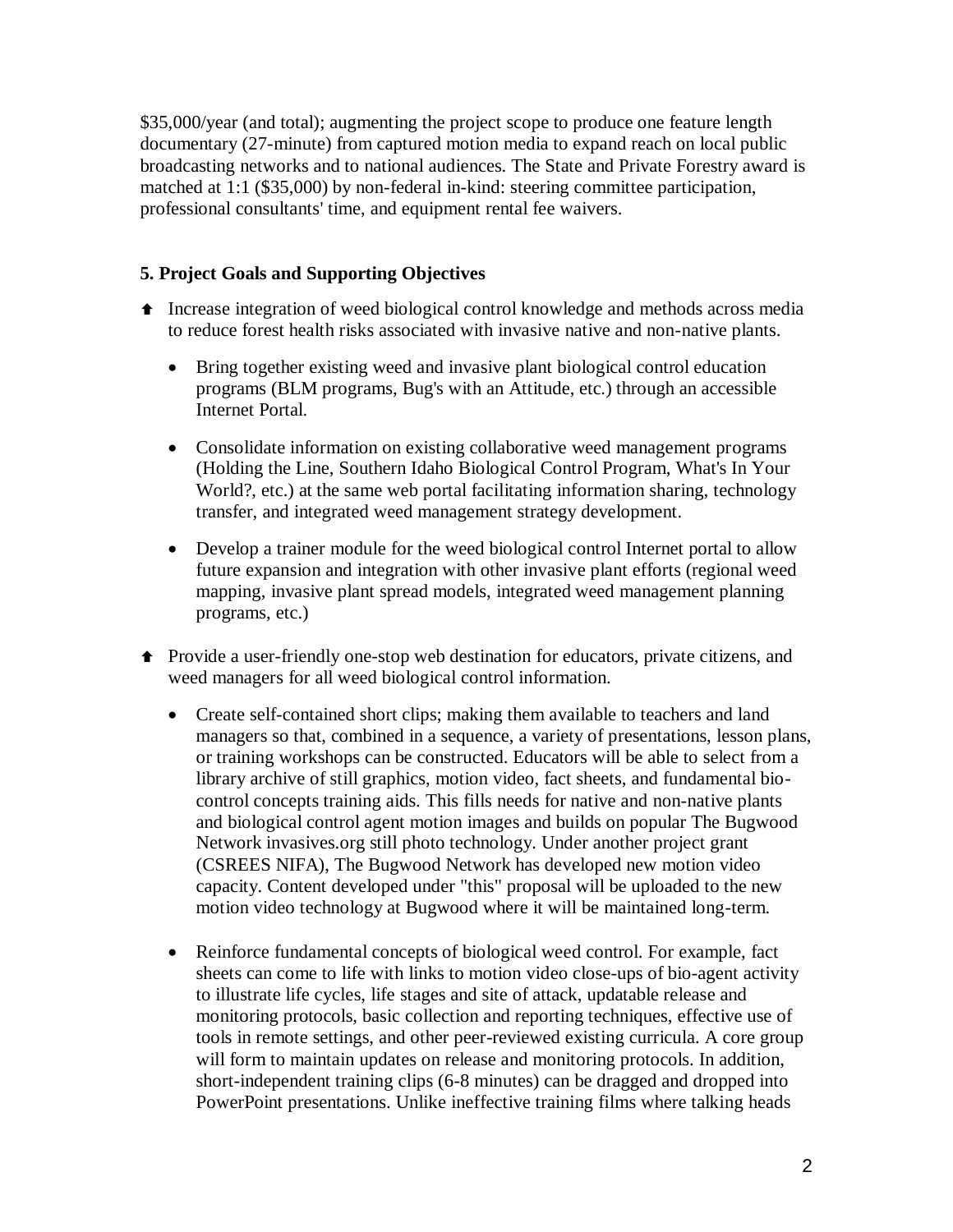attempt to replace fact sheets, Portal training films will apply National Science Foundation recommendations for cyberlearning. Clips will illustrate from end user perspectives in live demonstration how four education programs implement service learning and community field days to engage the public, develop careers for students, and build sustainable bio-control integration programs. A featurelength (27-minute) PBS documentary for television will result from this effort.

- Develop a marketing strategy to inform the public of the portal's existence. Consider "free" visitor contributions to the motion video archive library and future processes to build on what already works so well for still photos.
- Develop a tracking system to assess the project's impact on participant's weed biological control activities.

## Primary Objectives and Deliverables: 2011

- (1) Capture 4 bio-control education programs in still and motion digital media. Performance: Travel to four project areas, conduct participant interviews, document future steps: interactions and program integration opportunities.
- (2) Collect and format existing curriculum, film clips, training modules, resources Performance: Collect and format existing materials for Portal uploads.
- (3) Develop training modules based on 4 bio-control education programs. Performance: 12 short clips, 3 per program.
- (4) Develop gateway outline (access) and image (design) for targeted audiences. Performance: Create site map, develop graphics, format and upload.
- (5) Use newly developing technology in new ways to disseminate information. Performance: Provide input to developing technology; upload content.
- (6) Organize training modules, expert network, and linkage to existing resources. Performance: Develop logical access to existing links and modules.
- (7) Develop/disseminate communications for news/spokesperson opportunities. Performance: Facilitate and complete a comprehensive outreach plan.
- (8) Create public service announcements (PSAs), motion clips, and documentary. Performance: 9 PSAs with media contact list for western United States. Performance: 12 training clips - 3 per program; plus independent short
	- video clips to initiate the library archive

Performance: PBS 27-minute lessons learned documentary.

- (9) Evaluate process and progress using a decision support mechanism.
	- Performance: Track and submit process/progress reports (qtly/annual). Performance: Initiate a mechanism to track impact on public response.
- (10) Collaborate on a peer-reviewed paper and associated project reports. Performance: Submit draft to one academic journal.

# **6. Project Justification/Urgency**

The Forest Health Technology Enterprise Team calls for Federal, state, and private agencies to form partnerships to adequately address the spread and impacts of invasive plants (USDA Forest Service 2010); and to aid in the development and transfer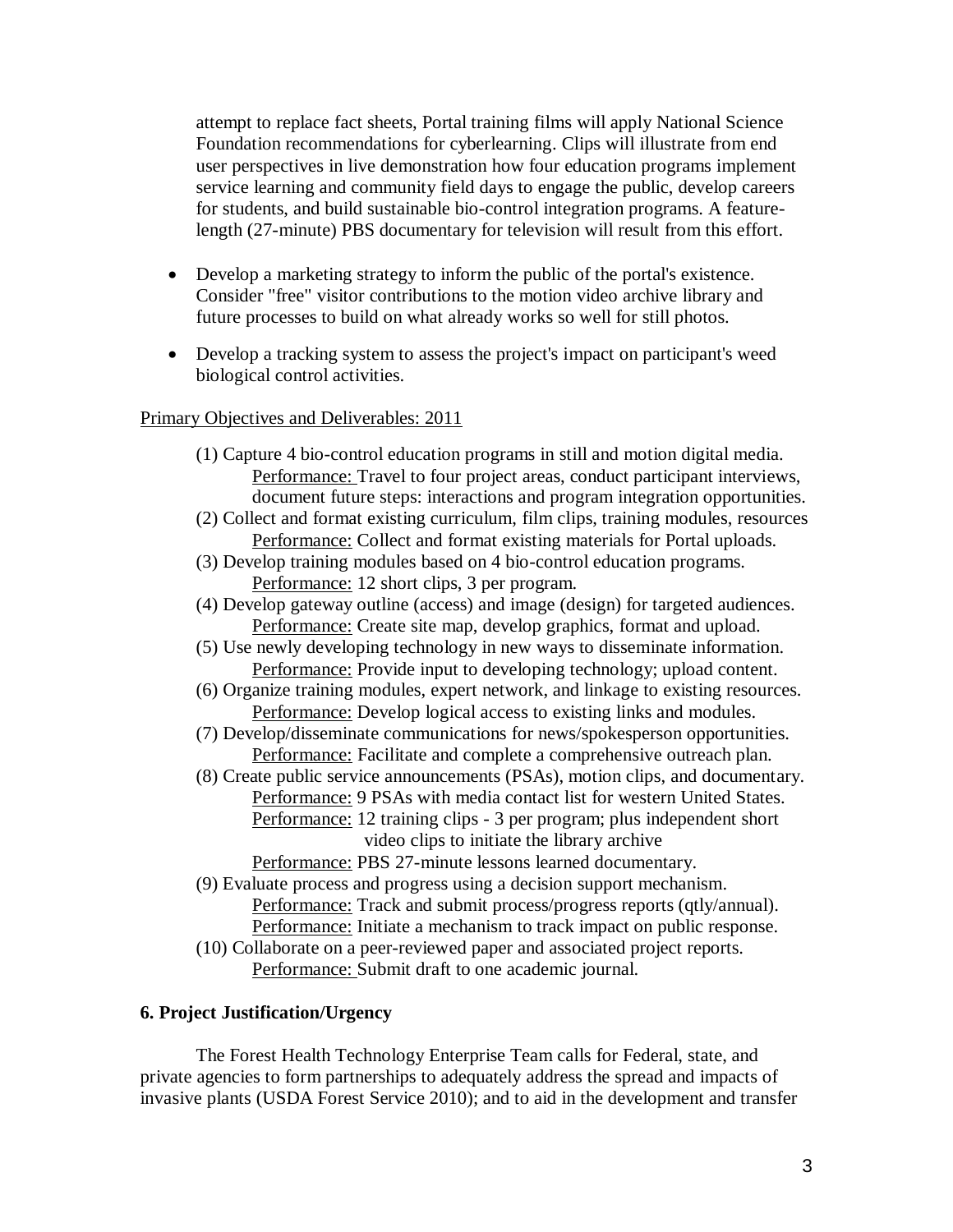of technologies aimed at increasing the use of biological control methods. This project captures four successful biological control outreach programs through digital motion and still media, providing content for an Internet portal created and maintained by The Bugwood Network; and a platform on which to add additional weed web-based activities, such as distribution mapping, modeling, and treatment. This project uses technology in new ways to increase public participation (Bell et al. 2009) in weed and weed biological control learning and action.

The weed biological control Internet portal project will focus on features of the web to support weed biological control science learning and management in ways that other media do not e.g. receiving and sending information in contrast to print media. According to the Pew Internet and American Life Project's, the Internet is the second most accessed media for science information (Bell et al. 2009), second only to television. The majority of respondents would turn to the Internet first to find information on specific scientific topics.

The proposed Internet portal will allow users to design how they access information; allowing them to iteratively explore the world of invasive weed biological control in one fluid process. The portal will lead Internet users to credible, tested biological control teaching tools, training modules, community assistance programs, a new library archive of motion clips, and opportunities to participate in integrated weed management programs with a biological control component.

# **Addressing FY 2011 FHP/FHTET Priorities**

The Internet Portal will access multi-partner-funded and science-peer-reviewed biological control education programs, addressing FHP/FHTET Fiscal Year 2011 priorities for innovative projects.

# **7. Approach**

Activities:

- Create a steering committee and develop a communication plan.
- Collaborate with The Bugwood Network to develop/maintain an Internet portal.
- Provide optional steering committee input on format as BUGWOOD formalizes bio-security technology that will be used to protect portal content.
- Collect existing resources and format them for the portal.
- Create new resources for gateway interface with training modules.
- Organize and structure the portal sitemap for lay audiences, scientists, program managers, teachers, and students.
- Develop a tracking system to assess portal effectiveness and public response.

Methods:

- Travel to four program locations: Idaho, Nevada, Utah, and Montana.
- Consolidate existing resources and generate motion video resources.
- Organize existing curricula and resources into training modules.
- Create a portal and associated gateway outline, and supporting graphics.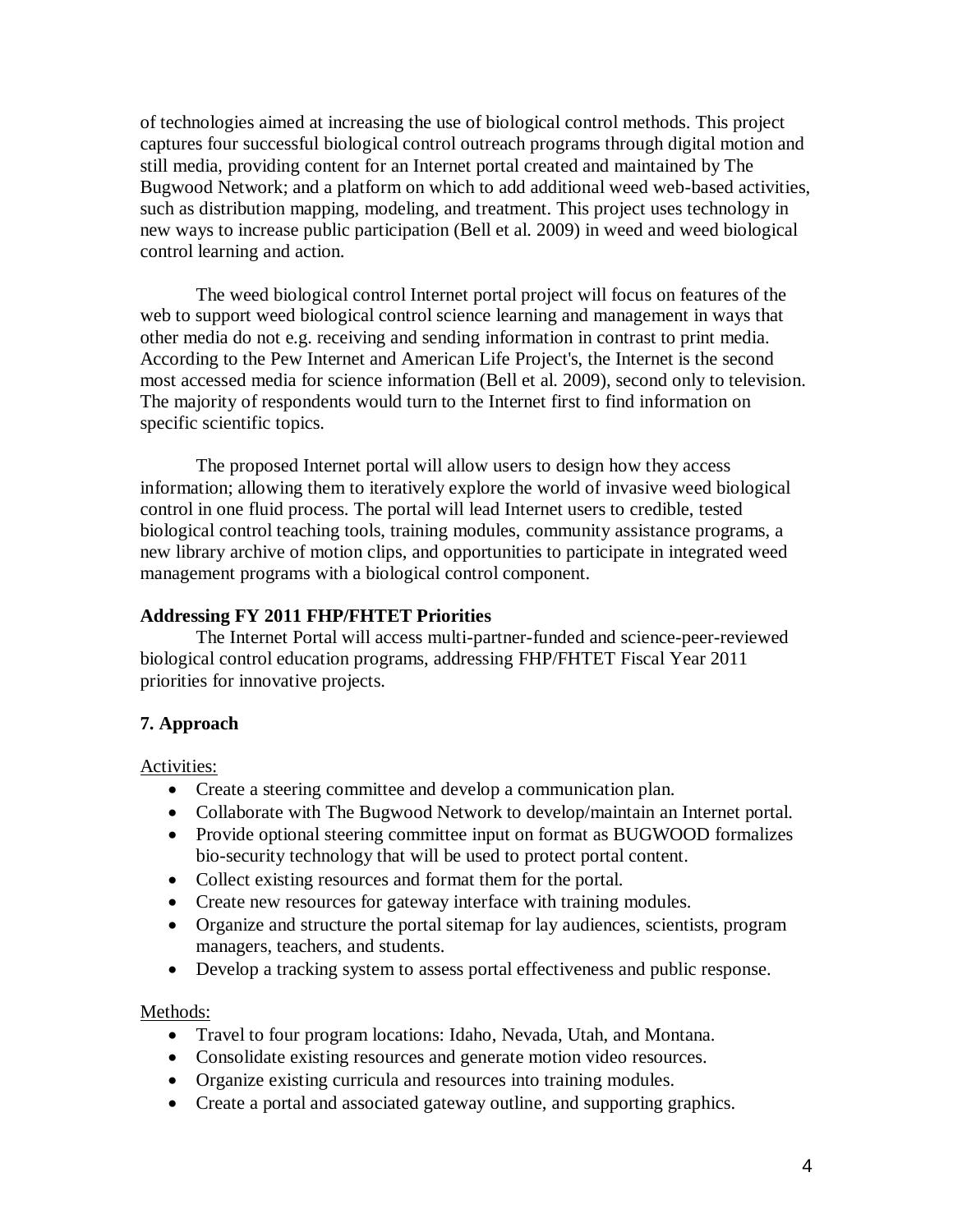#### Length of Project:

Portal functionality should occur during the first year. The majority of input, collection, and formatting will occur before the first quarter of the second year. If any unexpected resources are collected and require attention after the first quarter of the second year, everything will be complete and uploaded by the end of the second year. A peer-reviewed paper will be complete and submitted by the end of the third year.

### Required Documentation:

Any actions undertaken by the educational programs are coordinated through land management agencies, which hold any and all required documentation. The Bugwood Network holds documentation regarding the portal.

### Statistical Analyses:

The steering committee will develop a Logic Model, or a system to analyze activities and immediate and long term outcomes of portal use. One such tool the committee may use is Google Analytics, which can provide insight into web traffic and marketing effectiveness.

### **8. Expected Products and Outcomes**

The project creates an Internet portal, a "go to" URL, for scientists, students, and lay audiences, where they can connect with training modules, curriculum, and expert resources from four Intermountain and Northern Region biological noxious weed control programs. The portal will be used to increase integration of weed biological control knowledge and methods to reduce forest health risks associated with invasive and nonnative plants. The project increases education and resource sharing in a one-stop shopping portal for biological control information. For example, portal visitors can learn how nine counties in the Holding the Line Project in Idaho utilize student labor to integrate biological control and other weed management tools into a cohesive strategy to prevent leafy spurge from moving into Yellowstone National Park.

The portal will provide worldwide access to deliverables created by this project such as a library archive of short motion video of bio-control content, training modules, public service announcements, workshop information materials, and expert resource networks. The project creates new media, not new knowledge, and delivers it in new motion technology on the Internet to address multiple ways of knowing and learning. For example, teachers and program managers will be able to access still and motion resources and construct them into a series to teach biological weed control concepts. The Bugwood Network made a commitment to build and maintain the portal long term, and upload content and future updates.

Training modules will include library archive short clips, training clips, and documentary style segments of live field activities involving the public. Successful programs are engaging youth in biological control projects where students initiate service learning and become community mentors. The portal will present, through innovative teaching methods, meaningful and sustainable biological control science learning through the experiences, good and bad, of participants engaged in integrating bio-control.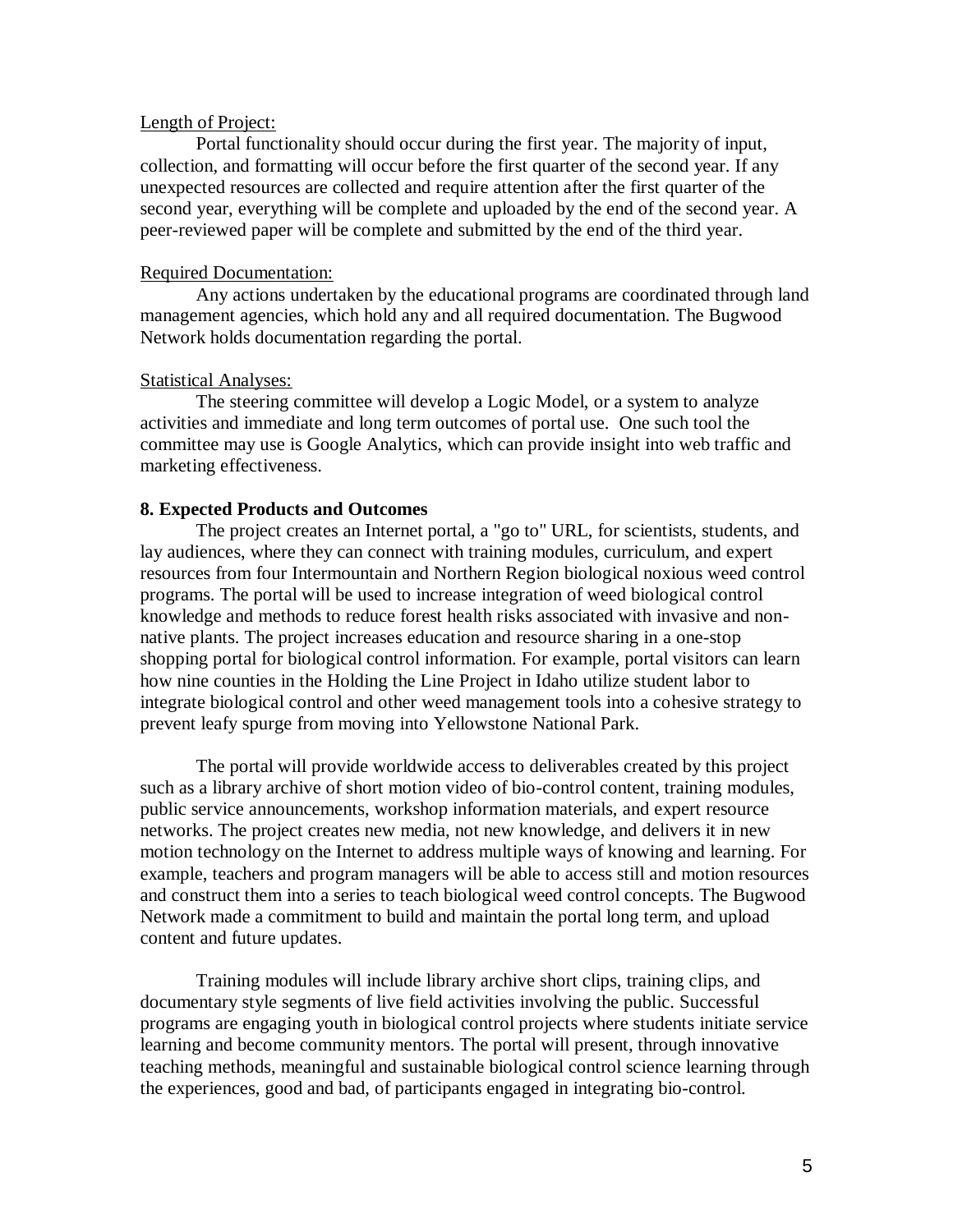### **1. Principal Investigator(s) Vitae**

- Cami King Bear River RC&D
- Carla Hoopes Portal Project Coordinator
- Ciara Wolfe Stewardship Partners
- Sage Fitch Salt Lake County Public Works

# Cami King

# Role: Lead Principal Investigator, Point of Contact, and Fiscal Officer

Cami has worked for the Bear River Resource Conservation and Development, Inc. (RC&D) since 2005. She has helped the Bear River RC&D to utilize their nonprofit status as a  $501(c)(3)$  to engage in projects best suited to their mission. Acting as a fiscal agent for several noxious weed projects has been a major focus for the Bear River RC&D during this span of time. Cami has managed the funds for the Utah Weed Supervisors Association, the Utah and Idaho Cooperative Weed Management Area, and the "Bugs with an Attitude" Teacher Training sponsored by the Bonneville CWMA. Additionally, Cami has acted as the fiscal manager for several community fire protection projects sponsored by the Idaho Department of Lands. Cami has a bachelor's degree in education from Utah State University and received 2 years of training in Business Technology from the Bridgerland Applied Technology College in Logan, Utah. The Bear River RC&D was designated in 1966 and is a locally led 501(c)(3) not for profit organization that addresses natural resource conservation and development issues.

#### Carla Hoopes

## Role: Co-Principal Investigator, Steering Committee Facilitator, and Production Manager

Carla has 13 years experience building partnerships to initiate and implement invasive species education projects; many are biological control of weeds curriculum. She holds a Master of Science in Land Resources and Environmental Sciences (2006) from Montana State University Bozeman. Carla holds a Bachelor or Arts in Visual Language and Organizational Communications (1993) from Montana State University Billings. Prior to her current position directing Montana's interagency Statewide Noxious Weed Awareness and Education Campaign, Carla served as Marketing Director for an information technology firm, Computers Unlimited, Inc. As owner of Intermedia Productions, PLLC Carla worked with stream restoration firms to build biological plans and render scientific and engineering notes into meaningful and attractive illustrations, paintings, and graphics for projects in the mid-western and western United States.

More recently, Carla collaborated with Montana State University's Master of Fine Arts Program in Science and Natural History Filmmaking. As executive producer, she engaged Masters Candidates in weed biological control education program film projects. Carla pulled together partnerships and co-produced a success documentary targeting national audiences for the Montana Noxious Weed Trust Fund. She produced and coproduced 4 websites, 4 training films, 15 public service announcements, 22 collaborative peer-reviewed and published articles on noxious weed and biological control management methods, 2 collaborative peer-reviewed and published scientific papers, and landowner lessons-learned articles for agency education publications.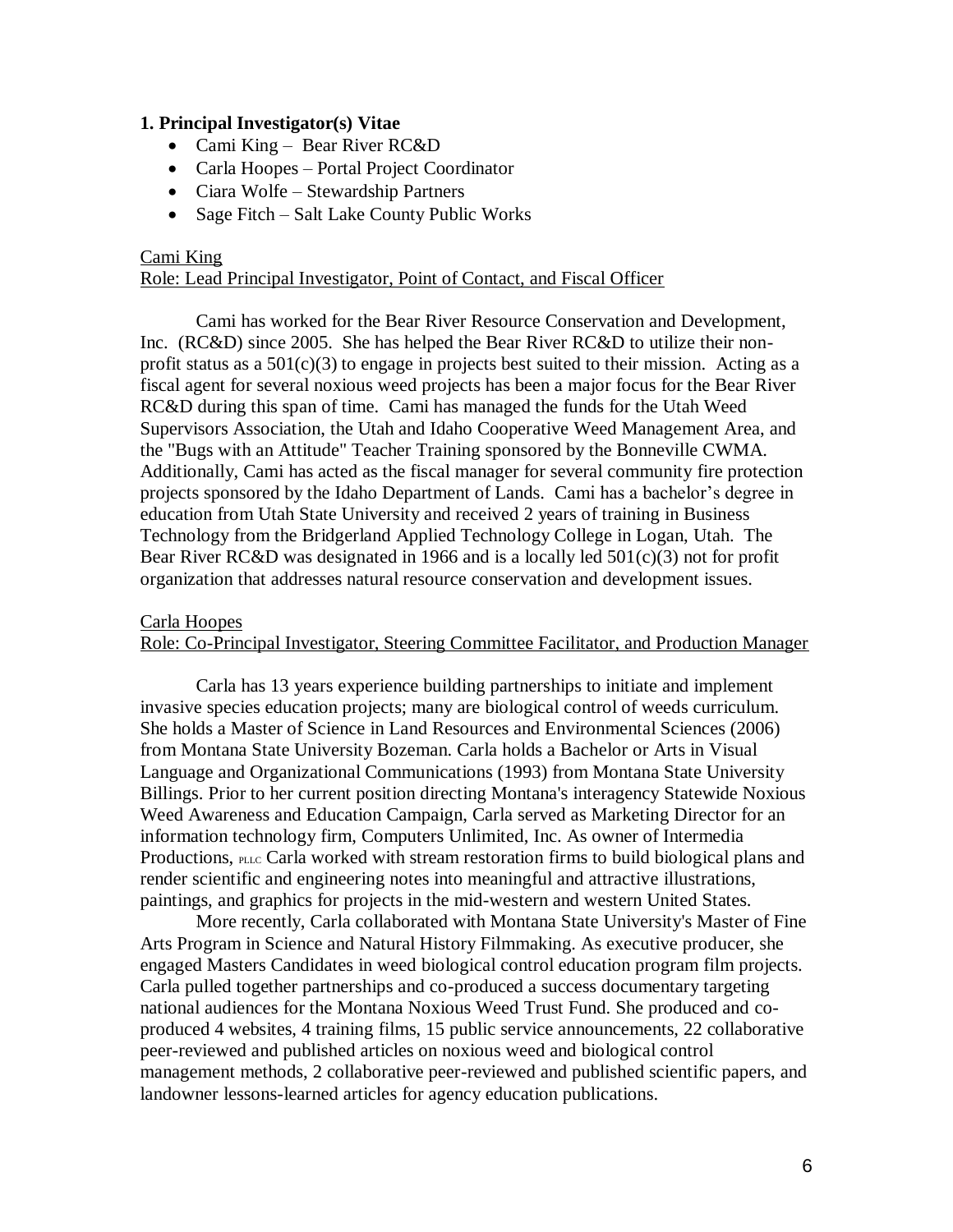Carla provided fiscal oversight and managed 47 multi-year invasive species education challenge cost-share agreements; all agreements were completed on time on budget. She shares a National Invasive Species Council and National Park Service recognition award for collaboration and service with the interagency Greater Yellowstone Coordinating Council Weed Committee.

## Ciara Wolfe Role: Portal Gateway Site Map Outline

Ciara brings 7 years of leadership, community development, natural science education and training and facilitation in the nonprofit sector to the project. She served as Program Director for Whatcom Family YMCA in Bellingham, WA for 4 years and for Montana Outdoor Science School for 3 years. Ciara currently serves as Executive Director for Big Brothers Big Sisters. She holds a B.S. in Earth Sciences from Montana State University and a M.S. in Nonprofit Management from Regis University in Denver, CO. Her expertise has focused around building partnerships, developing programs, and leading organizations with diverse populations and within all sectors. Ciara is a primary contributor to the development of Trainer workshops and teacher guides for the "What's In Your World? Youth Naturalist - Weed Scientist" and "Our Wetland Project" Aquatic Invasives Activities programs. She resides in Bozeman, MT with her family.

### Sage Fitch

#### Role: Grant Co-Reporting, Process Coordination and Evaluation

Sage has over 10 years experience in noxious weed management, education, and project coordination in both the Pacific Northwest and Intermountain Basin. Since 2004, Sage has served as Noxious Weed Specialist for Salt Lake County and Chair or the Bonneville Cooperative Weed Management Area. Sage is currently responsible for grant writing, project coordination, weed awareness and education, and works with multiple partners throughout Utah. Before moving to Utah in 2004, Sage worked as a Weed Specialist for the King County Noxious Weed Program in Seattle, Washington. She holds a Bachelors degree from Utah State University in Horticultural Science.

# **2. Budget**

Sixty-Four Thousand Nine Hundred Ninety-Two Dollars (\$64,992) is requested. The request represents the total project request for all years. In-kind contributions represent 25% required match (\$16,248). The budget includes State and Private Forestry participation in the amount of \$35,000 to expand the scope of the project plus the associated 1:1 match of in-kind (\$35,000). The total project budget is \$151,240.

| $$64,992$ = Project Grant Request      | $$35,000 = S\&PF$ Contribution |
|----------------------------------------|--------------------------------|
| $$16,248 = 25\%$ Grant Request In-Kind | $$35,000 = 1:1$ In-Kind        |

#### **Insert Budget Spread Sheet - SPF-4xBC-Budget.xls**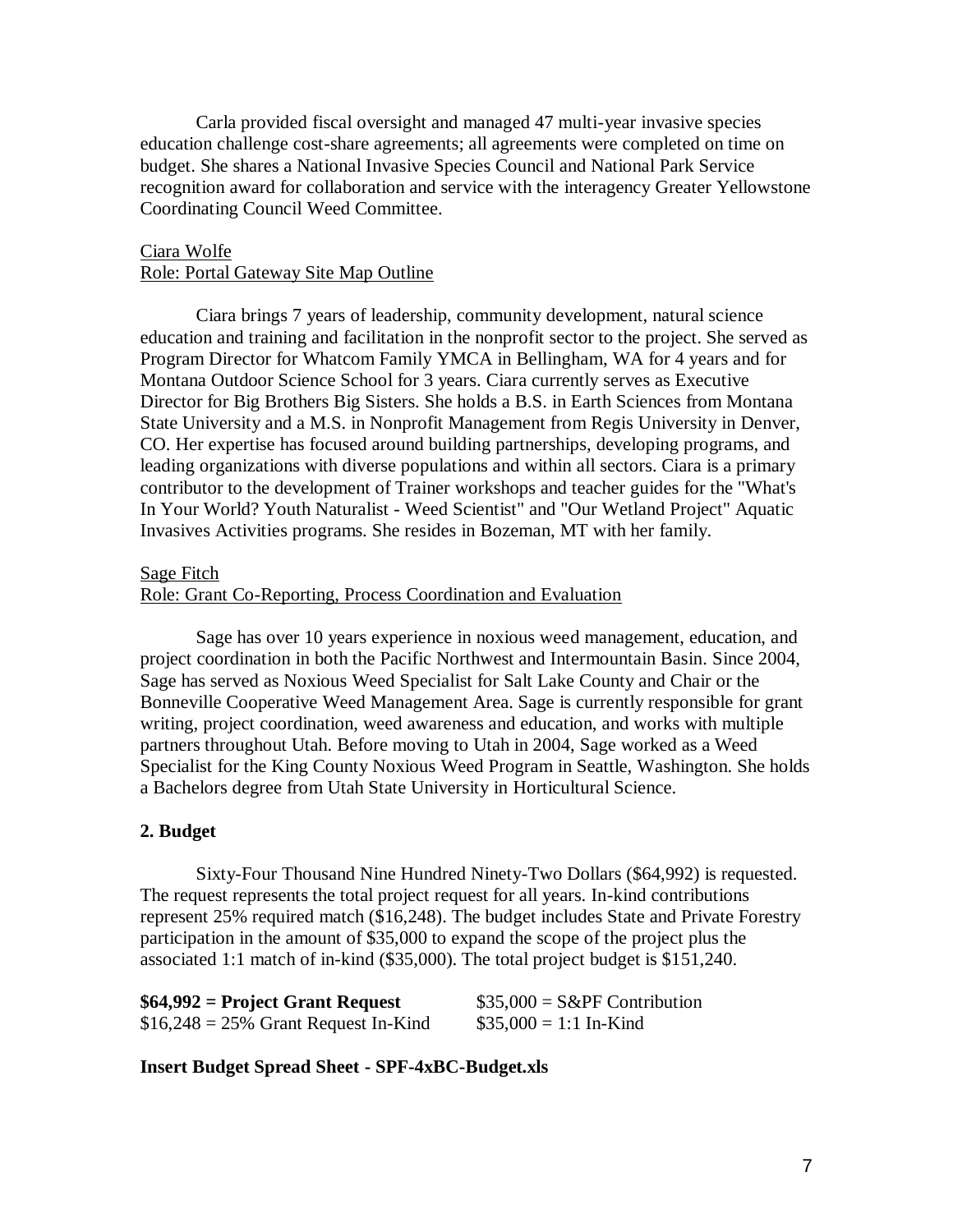# **3. Timetable**

Apr - Sep 2011

- Steering Committee meets and refines strategies and communication plan
- National Science Foundation full proposals drafted and submitted
- Collaborators identify and provide resources, stories, and existing information
- Gateway sequence designer completes content outline for public access portal
- Steering Committee reviews gateway design, and feedback is applied
- Quarterly Reports submitted (June and September 2011)

Jul - Dec 2011

- Cinematographer and sound assistant collect digital, still, and interactive media
- Producer begins formatting media
- The Bugwood Network begins accepting clips and training modules for upload
- Producer identifies clips for public service announcements and other media identified in the communication plan
- Steering Committee receives rough preliminary drafts from Producer, and committee provides feedback
- Quarterly and Annual Reports submitted (December 2011)

Jan - June 2012

- Producer integrates Steering Committee feedback into media projects and formats them appropriate for recipient
- News Media Professionals and public broadcast news managers are contacted according to the communication plan
- Steering Committee and Collaborators begin spokesperson activities
- Filmmaker, assistant, and evaluator begin tracking public and participant response to media and PORTAL access
- Quarterly Reports submitted (March and June 2012)

Jul - Dec 2012

- Success/lessons learned, news releases, training workshop outcomes, and peerreviewed papers underway
- Ouarterly and Annual Reports submitted (September and December 2012)

Jan - Dec 2013

- Steering Committee and Collaborators continue spokesperson activities according to communication plan
- Pending NSF proposal funding, collaborators continue tracking project progress, participant feedback, and on-the-ground results directly associated with this project
- Quarterly Reports submitted (March, June, September, and December 2012)
- Annual Report and Final Report submitted (sponsor date TBD)